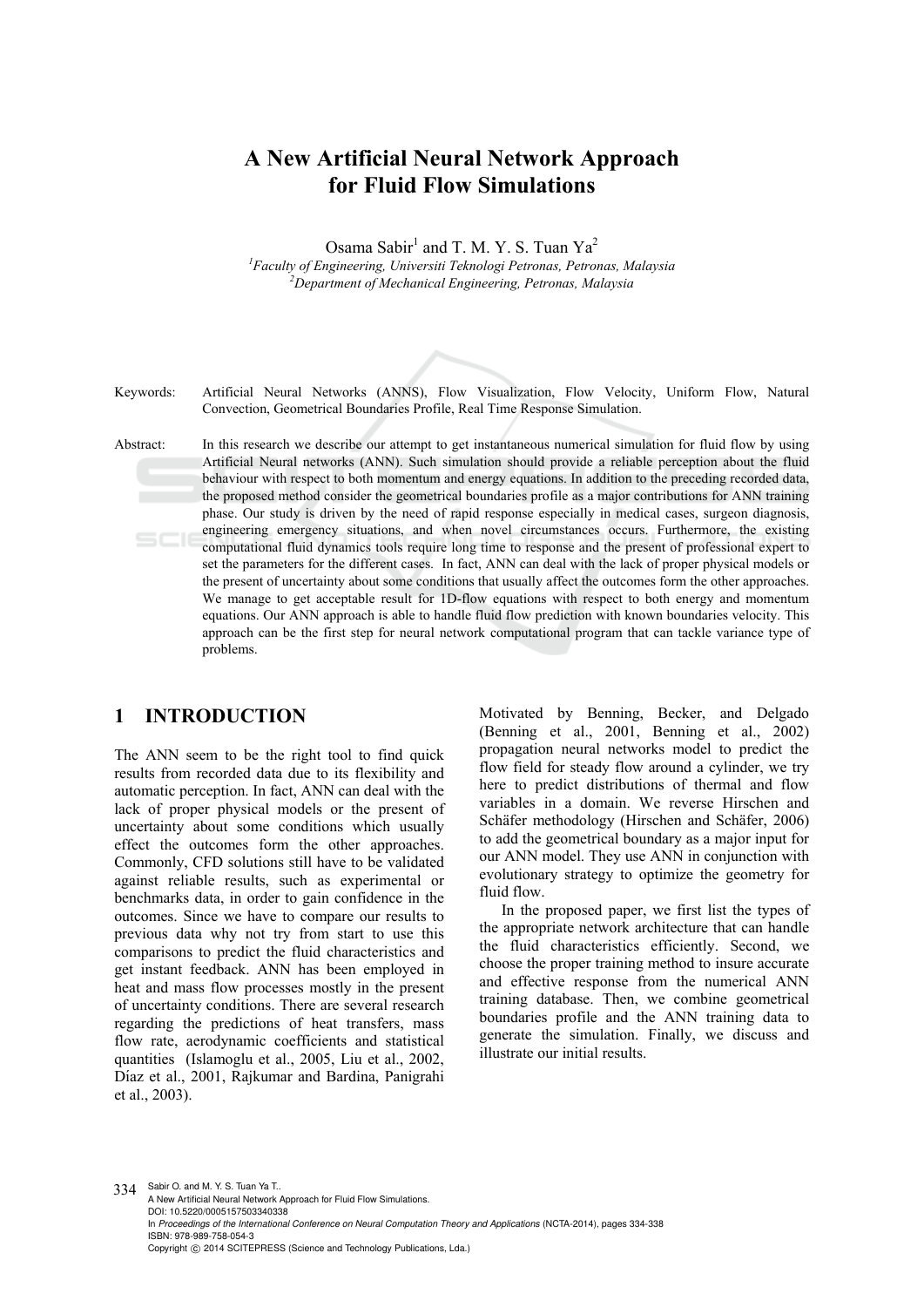## **2 METHODOLOGY**

The MATLAB -Version 7.0 (R2010b) - Neural Network Toolbox is used to simulate our ANN model. The ANN training data is obtained from the Analytic solution for the parabolic heat equations. We start by building the numerical database to be the ANN training data. The Crank–Nicolson method and the implicit method is implemented to find the numerical solution. The collections of known inputoutput arrays from numerical data are exposed to the neural network in order to teach it. Then the weight factors between nodes are adjusted until the specified input produces the wanted output. Through these tunings, the ANN learns the correct inputoutput flow predictions. Our ANN is applied to transient two dimension domain to predict the flow behaviour. Then we manipulate the network architecture to ensure it can handle the fluid characteristics efficiently. Finally, we test the ANN responses under different training methods to make sure the system is optimized.

The simple steady state heat transfer is validated in order to test the ANN ability to predict the flow characteristics. The geometrical boundaries is investigated and its effect on the results is measured. Our approach satisfy the energy and the momentum equations tested a transient heat flow. The MATLAB command tic-toc is used to calculate how long the ANN response. Then the responses was compared with other numerical results.

## **3 RESULTS**

### **3.1 Steady State Heat Transfer**



Figure 1: Steady State: - ANN vs Analytic result.

For steady state heat transfer simulation we manage to get almost perfect match between the ANN output and the analytic solutions. We divide our problem to 10 check points and following figures shows the results and the errors.

The errors graph shows significant match between the analytic results and our ANN.



Figure 2: Steady State:- Errors percentage.

For computations cost analysis we calculate the time response for each methods. Although it is possible to measure performance using the cputime function, MATLAB suggest the use of tic and toc functions for this purpose exclusively.  $\ddot{\phantom{0}}$ 



Figure 3: Time response for each Numerical methods.

The following table shows the time performance in seconds for each methods.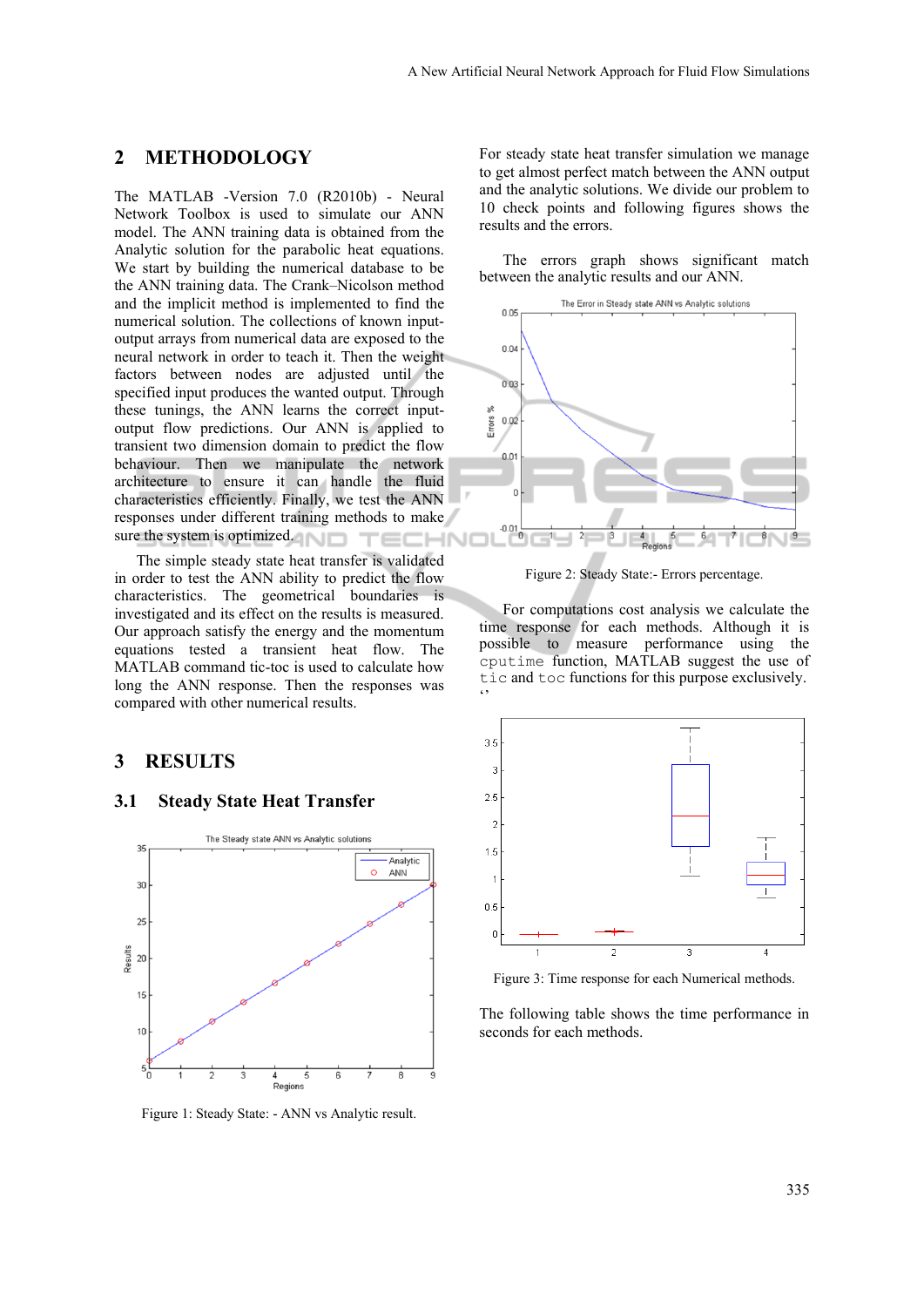| Analytic | <b>ANN</b> | Crank-<br><b>Nicolson</b><br>method | <b>Implicit</b><br>Method |
|----------|------------|-------------------------------------|---------------------------|
| 0.000024 | 0.038119   | 3.77518588                          | 1.33223522                |
| 0.000016 | 0.044691   | 3.60739191                          | 0.71496448                |
| 0.000017 | 0.052277   | 3.49266863                          | 1.35002134                |
| 0.000016 | 0.051744   | 1.95030985                          | 1.28812227                |
| 0.000016 | 0.05467    | 1.21223425                          | 1.15282111                |
| 0.000016 | 0.049609   | 2.88919158                          | 1.55687154                |
| 0.000015 | 0.050025   | 3.66721568                          | 1.03937439                |
| 0.000015 | 0.049784   | 1.79117658                          | 1.76835897                |
| 0.000015 | 0.055496   | 2.11929139                          | 1.11576155                |
| 0.000018 | 0.047998   | 1.06746621                          | 0.75143811                |
| 0.000015 | 0.052205   | 2.21027928                          | 0.68007404                |
| 0.000016 | 0.057457   | 1.47667452                          | 0.83393107                |
| 0.000016 | 0.056249   | 2.62565862                          | 1.26190596                |
| 0.000016 | 0.061392   | 2.71878543                          | 1.01751283                |
| 0.000017 | 0.047199   | 1.39021429                          | 1.14600119                |
| 0.000016 | 0.051444   | 1.94558414                          | 1.71127878                |
| 0.000017 | 0.049175   | 1.46224371                          | 0.98020747                |
| 0.000017 | 0.049095   | 3.31138490                          | 0.76387218                |
| 0.000015 | 0.047646   | 1.74084605                          | 1.00064168                |
| 0.000015 | 0.049683   | 2.27498510                          | 1.05551031                |

Table 1: The Analysis of ANN Performance.

#### **3.2 Transient Heat Flow**

Our goal is to calculate the Temperature after t seconds when we consider the heat problem



Figure 4: 1D Transient Heat problem.

The parabolic partial differential equation can describe the transient heat flow in the simplest way we get:

$$
\rho C_p \frac{\partial U}{\partial t} = k \left( \frac{\partial^2 U}{\partial x^2} + \frac{\partial^2 U}{\partial y^2} \right) \tag{1}
$$

The boundaries conditions

$$
u(t, 0, y) = T_0, \quad u(t, L, y) = T_L
$$
  
\n
$$
u(t, x, 0) = T_0, \quad u(t, x, H) = T_H
$$
\n(2)

The initial conditions

$$
u(0,x,y)=f(t=0,x,y)
$$

The ANN training data is generated by find the analytic solution (variable separations. Two more numerical solution is obtained from finite difference Crank–Nicolson method and implicit scheme.



The ANN using MATLAB Feedforward neural network with network training function that updates weight and bias values according to Levenberg-Marquardt optimization. The result shows significant errors especially when the nonlinearity appears



Figure 6: Transient Flow: - ANN vs Analytic result.

And the error graph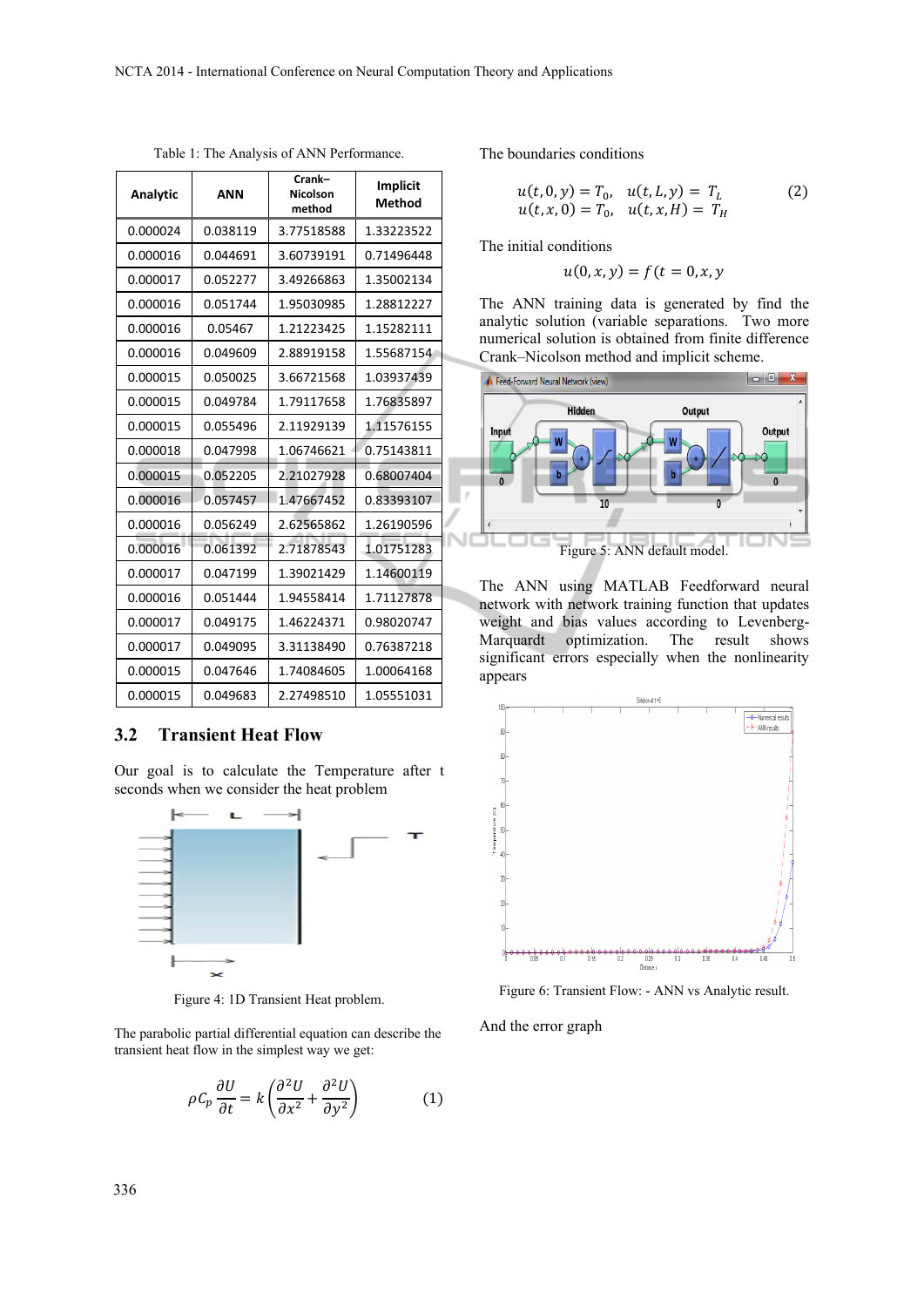

To investigate the geometrical boundaries effects we add new input to the ANN model and train in the same previous conditions.



Figure 8: ANN model with geometrical boundaries inputs.



The results change with much less error percentage

Figure 9: Transient & geometrical: - ANN vs Analytic.



#### **4 CONCLUSIONS**  IONS

A novel ANN approached to simulate the fluid behaviour was proposed. We successfully manage to get acceptable results for heat transfer model both the steady state and transient.

Our ANN approach is fast, simple and efficient for fluid heat flow prediction. We able to investigate the effect of the geometry with known boundaries velocity. Our outcomes are acceptable for 1D-flow equations with respect to both energy and momentum equations. The ANN approach is able to handle fluid flow prediction with known boundaries velocity. This approach can be the first step for neural network computational program that can tackle variance type of problems.

## **ACKNOWLEDGEMENTS**

The authors would like to acknowledge flow assurance group in Universiti Teknologi PETRONS for their supports.

# **REFERENCES**

Islamoglu, Y., A. Kurt, and C. Parmaksizoglu, Performance prediction for non-adiabatic capillary tube suction line heat exchanger: an artificial neural network approach. *Energy Conversion and Management*, 2005. 46(2): p. 223-232.